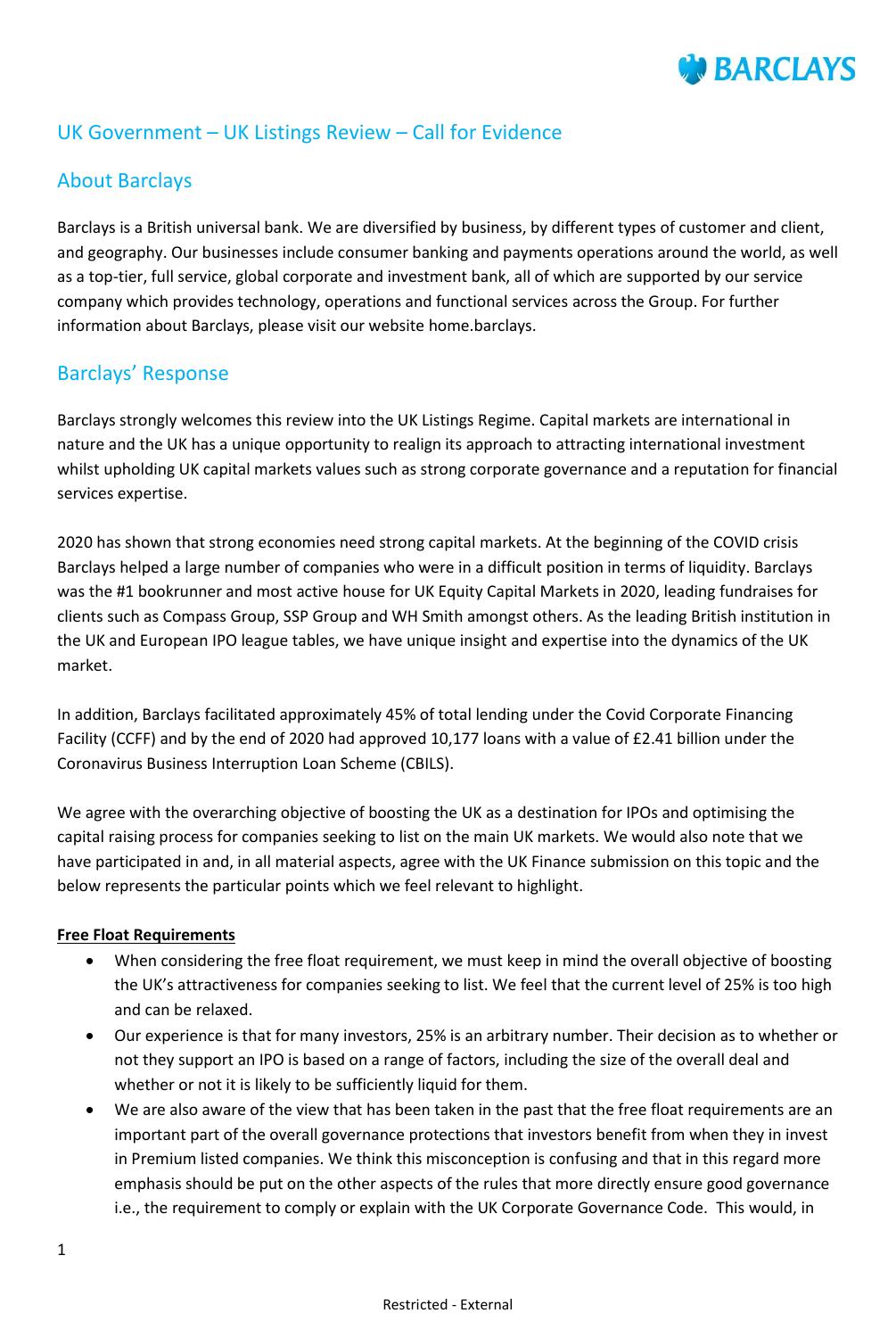

turn, allow a more informed and nuanced debate regarding the minimum levels required to ensure investors benefit from a sufficiently liquid market post IPO.

- It is also important to keep in mind that many growth companies, particularly smaller technologyfocused companies, will normally have the option of raising private capital for smaller sums. An IPO in relation to which 25% of the issued share capital has to be free float can be inherently unattractive and can encourage company owners to seek unrealistically high valuations from the market given the need to sell more equity than they otherwise would choose to sell. It also increases the risk of a "pulled" transaction in the event of short-term market volatility, which contributes to the perception that the UK and European IPO markets are less reliable than those in the US.
- As to an alternative level, a minimum in the region of  $10 15%$  would, we believe, be sufficient to ensure adequate liquidity provided that such lower level is coupled with a minimum value of the free float shares and potentially a minimum number of investors holding those free float shares. We believe that such a lower threshold is validated by the fact that trading levels of UK premium listed companies typically settle at around 0.5% of their free float.
- It is also important to recognise that the FTSE Russell ("FTSE") index has its own free float requirements for index inclusions which could, perhaps, remain at 25% as an investor protection. However, there should be more flexibility for companies to *get* listed at a lower level as this would make the market more competitive compared to private fundraising.

#### **Dual Class Share Structures or other owner-control mechanisms**

- Our experience is that many company founders would welcome dual class share structures because such structures can allow them to focus on longer-term investment and planning once listed; for example, by providing a degree of protection against unwanted hostile acquisition approaches. A lot of high growth companies see underlying trading volatility, particularly in the years immediately post IPO, from one quarter to the next. If such shorter-term concerns can be alleviated with the implementation of these structures it could promote better, longer-term decision making in our view. Therefore we would suggest that dual class share structures be permitted, provided that the relevant issuers can comply with the other Premium segment requirements. The fact that dual class share structures are a barrier to being Premium listed means that companies such as The Hut Group (THG) are driven to Standard listing. By definition, this means that there is less governance and protections for investors when the goal should be to encourage better governance. As such, the focus should be on opening up access to the Premium Listing.
- We note and agree with the suggestions made by UK Finance regarding the circumstances in which DCS structures should be permitted.
- There is also perhaps a wider point here about FTSE eligibility. Dual class means that a prospective company cannot access the FTSE UK indices, to protect passive investors, but we would suggest that the FTSE should have a renewed committee process which gives FTSE the authority to allow the prospective company to list, so long as such company has instituted good corporate governance.
- We believe that there is also a fundamental debate to be had about the objective of the UK FTSE indices. Are they designed to represent the make-up of the UK economic landscape, or to be used as a governance tool? At the moment this answer appears to be a mixture, and we think there is merit in focusing governance protections in either the Listing Rules or the FTSE rules, not a combination that lacks considered alignment between the two.

#### **Other Issues**